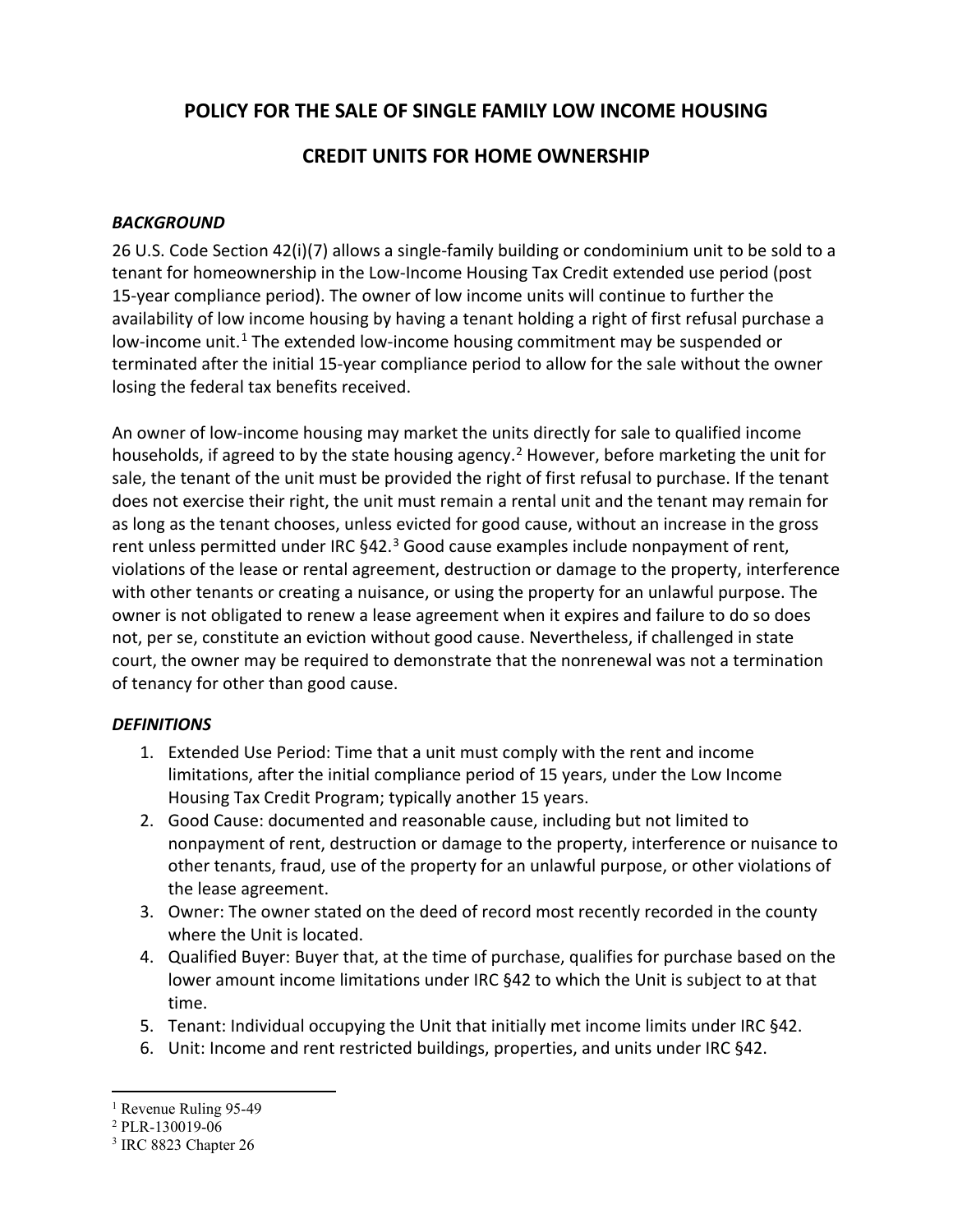### *A. Eligible Sellers*

Only Owners of Units in the Extended Use Period, which meet the following, may submit a Request for Sale to Tenants or Qualified Buyers (Request For Sale) found on KHC's website:

- 1. Tenant Ownership Plan was submitted at the time of initial application or with the Request For Sale along with the appropriate box marked and the \$100 fee paid. All Tenant Ownership Plans must be approved by the Asset Management Committee, in its sole discretion, prior to further review of the Request For Sale;
- 2. Never placed on KHC's Suspension and Debarment list;
- 3. Current on ALL paperwork, fees, and obligations for all KHC Programs; and
- 4. Received a satisfactory capacity Asset Management Review on the most recently completed KHC audit (must be within the previous twelve (12) months).

## *B. Eligible Units for Sale*

Units that are eligible to be sold to Tenants, under the Right of First Refusal, or to Qualified Buyers must:

- 1. Be in the Extended Use Period;
- 2. Have a UPCS inspection or equivalent completed within the last 30 days;
	- a. If the inspection was not done within the previous 30 days, then KHC shall request a new inspection at the cost of the Eligible Seller (\$500);
	- b. The most recent inspection will be made available to the Tenant or Qualified Buyer, upon request.
- 3. Not have any deficiencies on the most recent inspection completed or have all deficiencies rectified within 30 days of notice of deficiency and a new inspection completed at the cost of the Eligible Seller (\$200) to determine that all deficiencies are rectified;
	- a. KHC will only allow the sale of the Eligible Unit after a new inspection is completed with no deficiencies.
- 4. Not have any health and safety deficiencies found on the most recent inspection completed or have all deficiencies rectified and a new inspection completed at the cost of the Eligible Seller (\$200) to determine that all deficiencies are rectified;
	- a. KHC will only allow the sale of the Eligible Unit after a new inspection is completed with no deficiencies.
- 5. Be a single Eligible Unit (whether single family or part of a multifamily project) where the original LIHTC application included a Right of First Refusal to Tenants, or if the original application did not include a Right of First Refusal to Tenants, the Eligible Seller received prior approval from the KHC Asset Management Committee;
	- a. If the original application did not have a Right of First Refusal for Tenants, the Eligible Seller shall submit a Request for Sale with a Tenant Ownership Plan that includes a Right of First Refusal to Tenants prior to commencing discussions with Tenants or Qualified Buyers about the sale of Eligible Units.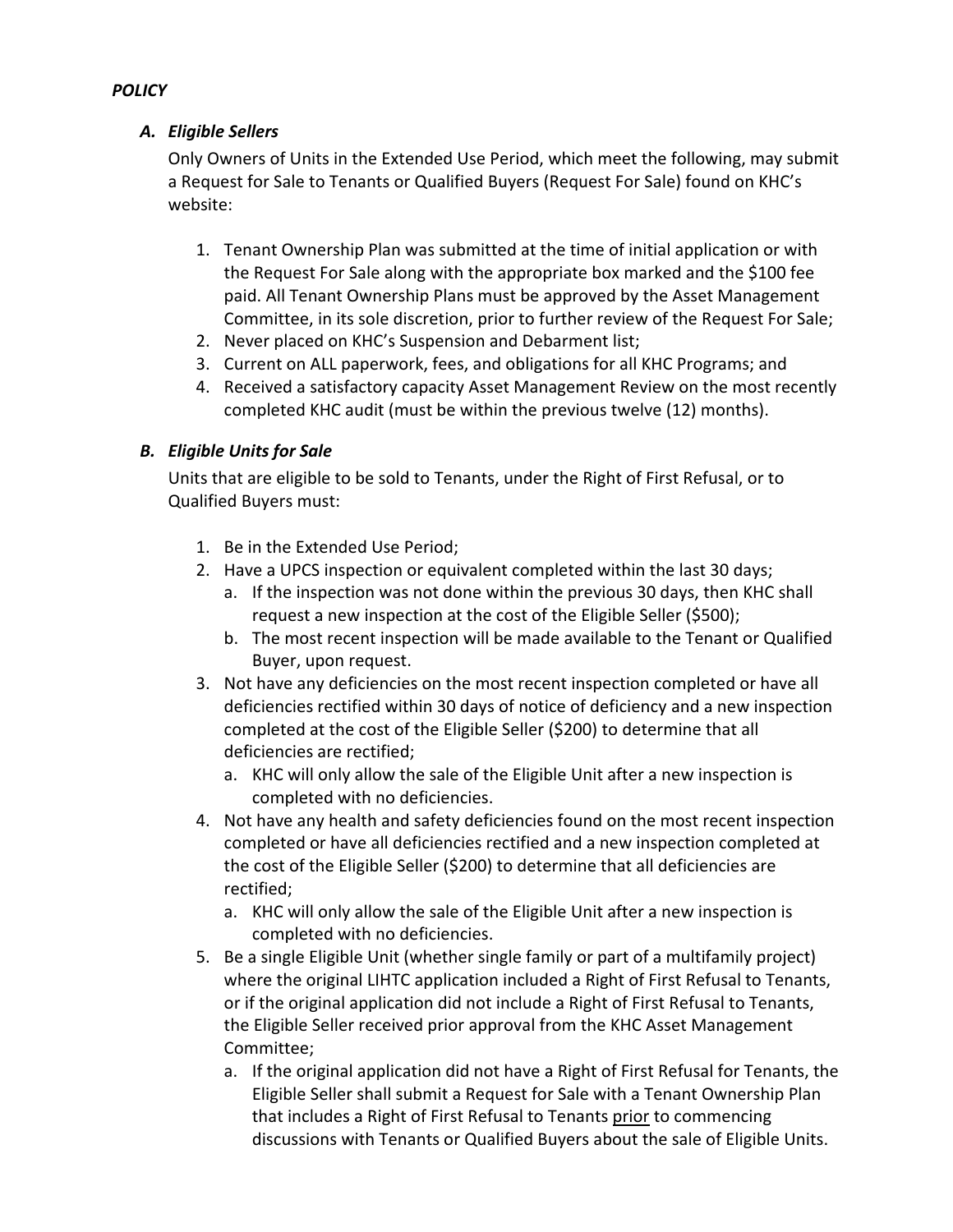- 6. Have access to all necessary utilities by and through public rights of way or by permanent easements; and
- 7. Have direct vehicular access to a public street.

### *C. Process*

Eligible Sellers may sell Eligible Units to Tenants exercising their Right of First Refusal or to a Qualified Buyer. Prior to notification to Tenants or marketing the Eligible Unit for sale, the Eligible Seller must request and receive approval from the KHC Asset Management Committee, as follows:

## *1. Approved Tenant Ownership Plan*

a. A Tenant Ownership Plan may have been submitted at the time of application for funding. However, if a Tenant Ownership Plan was not previously submitted to KHC, then when the Request For Sale is submitted, the box for the Tenant Ownership Plan must be marked for review and the \$100 fee paid. This must indicate a modification to the project to allow sales to Tenants or Qualified Buyers. KHC's Asset Management Committee must approve, in its sole discretion.

# *2. Sale to a Tenant exercising their Right of First Refusal:*

- a. The Eligible Seller shall submit the Request For Sale, found on KHC's [TDCS](https://wapps.kyhousing.org/TDCS/) portal, \$250 fee, and all required documentation to KHC, at least 30 days prior to notifying the Tenant of the sale or conversion for the sale process.
	- i. The Request For Sale will require, among other things:
		- 1. Income and asset verification documents for Tenants that have resided in the Eligible Unit for less than 6 years in accordance with the income guidelines of IRC §42, using the lower number calculated;
		- 2. A copy of the lease;
		- 3. A nonrefundable, \$250 fee that must be paid prior to KHC reviewing the Request For Sale;
		- 4. A copy of the notification that will be sent to Tenants;
			- a. The notification must include the intent to sell the Eligible Unit, timing for completion of conversion (if applicable), the method of selling and pricing, a statement that buying the Eligible Unit is in the Tenant's discretion, and a statement that the Tenant may remain in the Eligible Unit if they choose not to purchase.
		- 5. Certifications: (if applicable)
			- a. Proper income qualifications of the Tenant under the income guidelines of IRC §42 if they resided in the Eligible Unit for longer than 6 years;
			- b. The absence of any KHC loan or grant encumbrance;
			- c. Minimum sales price;
			- d. Maximum sale price;
				- i. The maximum sales price may not exceed the appraised value or the Tenant's ultimate financing.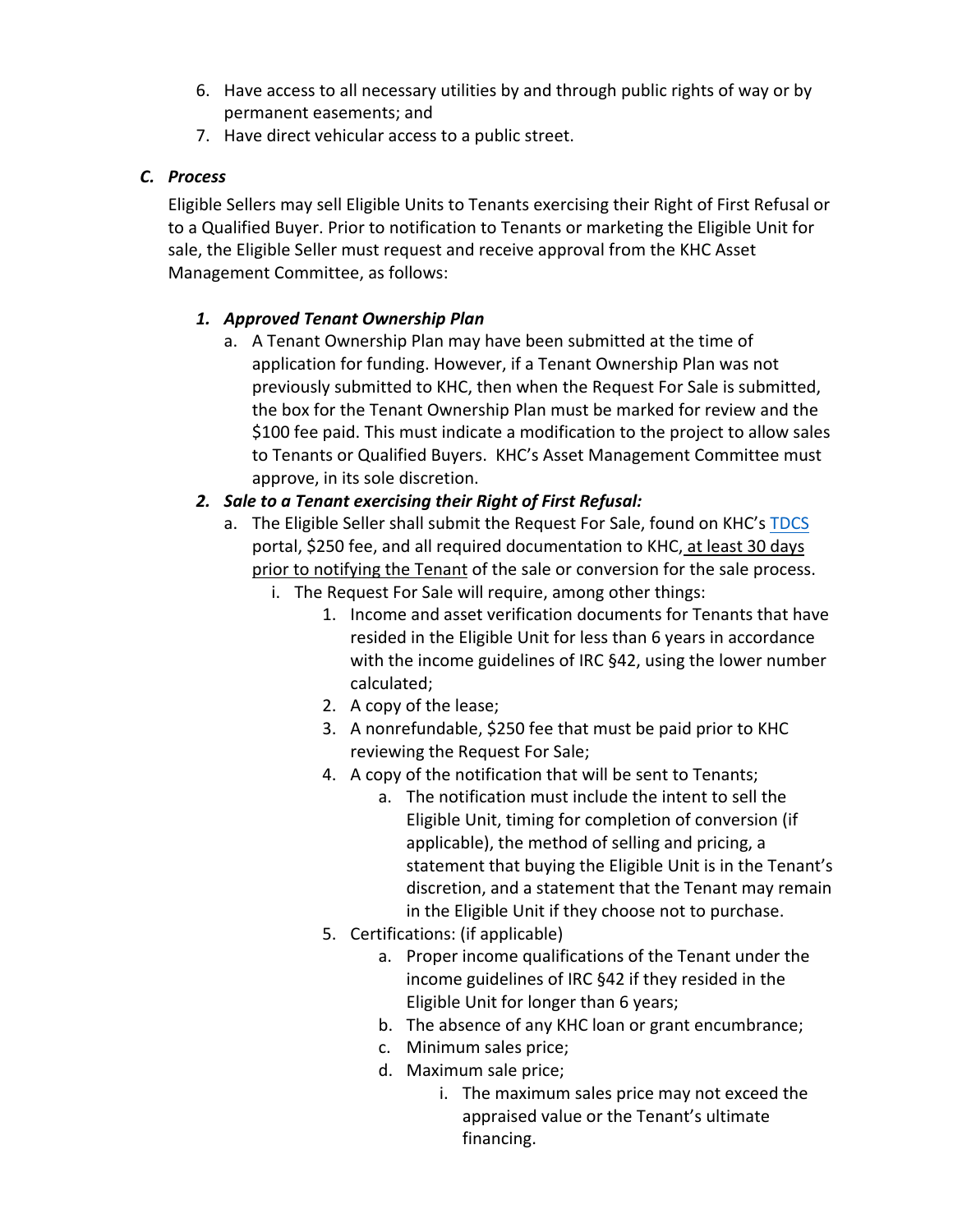- e. Eligible Seller status and Eligible Unit status; and
- f. Compliance with all project application requirements and the current or past lease.
- 6. Appraisal, if required by KHC, in its sole discretion, at the cost of the Eligible Seller.
- b. KHC's Asset Management Committee will review and approve the Request For Sale, in its sole discretion.

#### *3. Sale to a Qualified Buyer*

- a. Prior to the Eligible Seller marketing Eligible Units for sale to Qualified Buyers:
	- i. Eligible Sellers shall submit a Request for Marketing to Qualified Buyers, found on KHC's [TDCS](https://wapps.kyhousing.org/TDCS/) portal, a \$100 per unit fee, and receive approval prior to any direct marketing.
		- 1. KHC will approve the Request For Marketing, in its sole discretion.
		- 2. Approvals for direct marketing are valid for 12 months. By default, if the Eligible Units are not sold at the end of the 12 months, the Eligible Seller is required to attempt to rent the Eligible Units. An Eligible Seller may submit another Request for Marketing, including fees, for an extension of another 12 months.
	- ii. All notice and other legal requirements to the current or previous Tenants must be satisfied.
		- 1. The Eligible Seller may not cancel or not renew a Tenant's lease, other than for Good Cause, because the Tenant is unwilling or unable to enter into a purchase agreement.
		- 2. The Eligible Seller may offer, but shall not require, relocation of the Tenant to a comparable unit. The Eligible Seller shall receive approval from KHC prior to any relocation.
		- 3. The Eligible Seller shall provide the Tenant with assistance in finding a comparable unit and cover the costs of relocation, if the Tenant is relocated. If the Tenant voluntarily agrees to relocate to another unit that the Eligible Seller operates, then the Tenant and Eligible Seller shall enter into an agreement that confirms that the Tenant is aware that they are not required to relocate, doing so is voluntary, and the Eligible Seller shall provide for all relocation expenses and not change the amount of rent the Tenant is charged monthly.
- b. Once a Qualified Buyer is identified, the Eligible Seller shall submit the Request For Sale.
	- i. The Request For Sale will require, among other things:
		- 1. Copies of income and asset verification documents for all Qualified Buyers in accordance with the income guidelines of IRC §42, using the lower number calculated and not exceeding 80% of area median income, who have either:
			- a. not resided in the Eligible Unit as a Tenant, or
			- b. have done so for less than six (6) years;